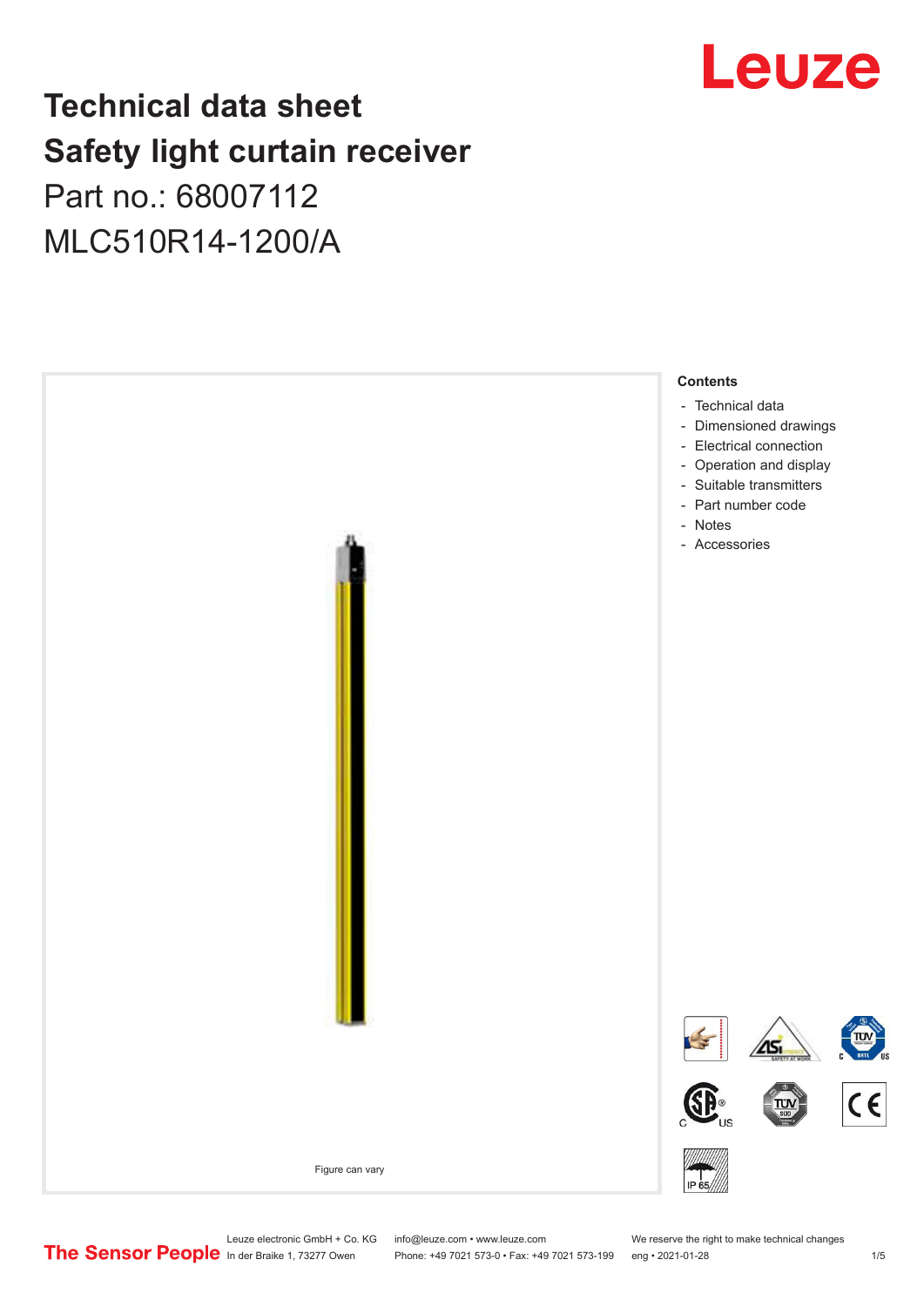## <span id="page-1-0"></span>**Technical data**

#### **Basic data**

| <b>Series</b> | <b>MLC 500</b>    |
|---------------|-------------------|
| Device type   | Receiver          |
| Application   | Finger protection |

#### **Characteristic parameters**

| <b>Type</b>                 | 4, IEC/EN 61496          |
|-----------------------------|--------------------------|
| <b>SIL</b>                  | 3, IEC 61508             |
| <b>SILCL</b>                | 3, IEC/EN 62061          |
| Performance Level (PL)      | e, EN ISO 13849-1        |
| $PFH_{n}$                   | 7.73E-09 per hour        |
| Mission time T <sub>M</sub> | 20 years, EN ISO 13849-1 |
| Category                    | 4, EN ISO 13849          |

#### **Protective field data**

**Resolution** 14 mm **Protective field height** 1,200 mm

#### **Optical data**

**Synchronization Synchronization** Optical between transmitter and receiver **Electrical data**

Short circuit protected

#### **Protective circuit COVER COVER COVER COVER COVER COVER COVER COVER COVER COVER COVER COVER COVER COVER COVER**

**Performance data Supply voltage U<sub>B</sub> Current consumption from AS-i** 

26.5 ... 31.6 V 150 mA

#### **Timing**

**circuit**

**Response time** 26 ms **Restart delay time** 100 ms

#### **Interface**

**Type AS-Interface Safety at Work AS-i Function** Process **AS-i profile** S-0.B.F **Slave address** 1..31 programmable, default=0 **Cycle time acc. to AS-i specifications** Max. 5 ms ms

#### **Connection**

**Number of connections** 1 Piece(s)

| <b>Connection 1</b>       |                   |
|---------------------------|-------------------|
| <b>Function</b>           | Machine interface |
| <b>Type of connection</b> | Connector         |
| <b>Thread size</b>        | M <sub>12</sub>   |
| <b>Material</b>           | Metal             |
| No. of pins               | $5 - pin$         |

# Leuze

| Cable properties                              |                        |
|-----------------------------------------------|------------------------|
| Permissible conductor cross<br>section, typ.  | $0.25$ mm <sup>2</sup> |
| Length of connection cable, max.              | $100 \text{ m}$        |
| Permissible cable resistance to<br>load, max. | $200 \Omega$           |
|                                               |                        |

#### **Mechanical data**

| Dimension (W x H x L)       | 29 mm x 1,266 mm x 35.4 mm |
|-----------------------------|----------------------------|
| <b>Housing material</b>     | Metal                      |
| <b>Metal housing</b>        | Aluminum                   |
| Lens cover material         | Plastic / PMMA             |
| <b>Material of end caps</b> | Diecast zinc               |
| Net weight                  | $1,350$ q                  |
| <b>Housing color</b>        | Yellow, RAL 1021           |
| <b>Type of fastening</b>    | Groove mounting            |
|                             | Mounting bracket           |
|                             | Mounting on Device Column  |
|                             | Swivel mount               |
|                             |                            |

#### **Operation and display**

| Type of display       | I FD.      |
|-----------------------|------------|
| <b>Number of LEDs</b> | 2 Piece(s) |

#### **Environmental data**

| Ambient temperature, operation     | $055$ °C   |
|------------------------------------|------------|
| Ambient temperature, storage       | $-3070 °C$ |
| Relative humidity (non-condensing) | $095\%$    |

#### **Certifications**

| Degree of protection    | IP 65          |
|-------------------------|----------------|
| <b>Protection class</b> | Ш              |
| <b>Certifications</b>   | c CSA US       |
|                         | c TÜV NRTL US  |
|                         | TÜV Süd        |
| US patents              | US 6,418,546 B |

#### **Classification**

| <b>Customs tariff number</b> | 85365019 |
|------------------------------|----------|
| eCl@ss 5.1.4                 | 27272704 |
| eCl@ss 8.0                   | 27272704 |
| $eC$ <sub>l</sub> $@ss$ 9.0  | 27272704 |
| eCl@ss 10.0                  | 27272704 |
| eCl@ss 11.0                  | 27272704 |
| <b>ETIM 5.0</b>              | EC002549 |
| <b>ETIM 6.0</b>              | EC002549 |
| <b>ETIM 7.0</b>              | EC002549 |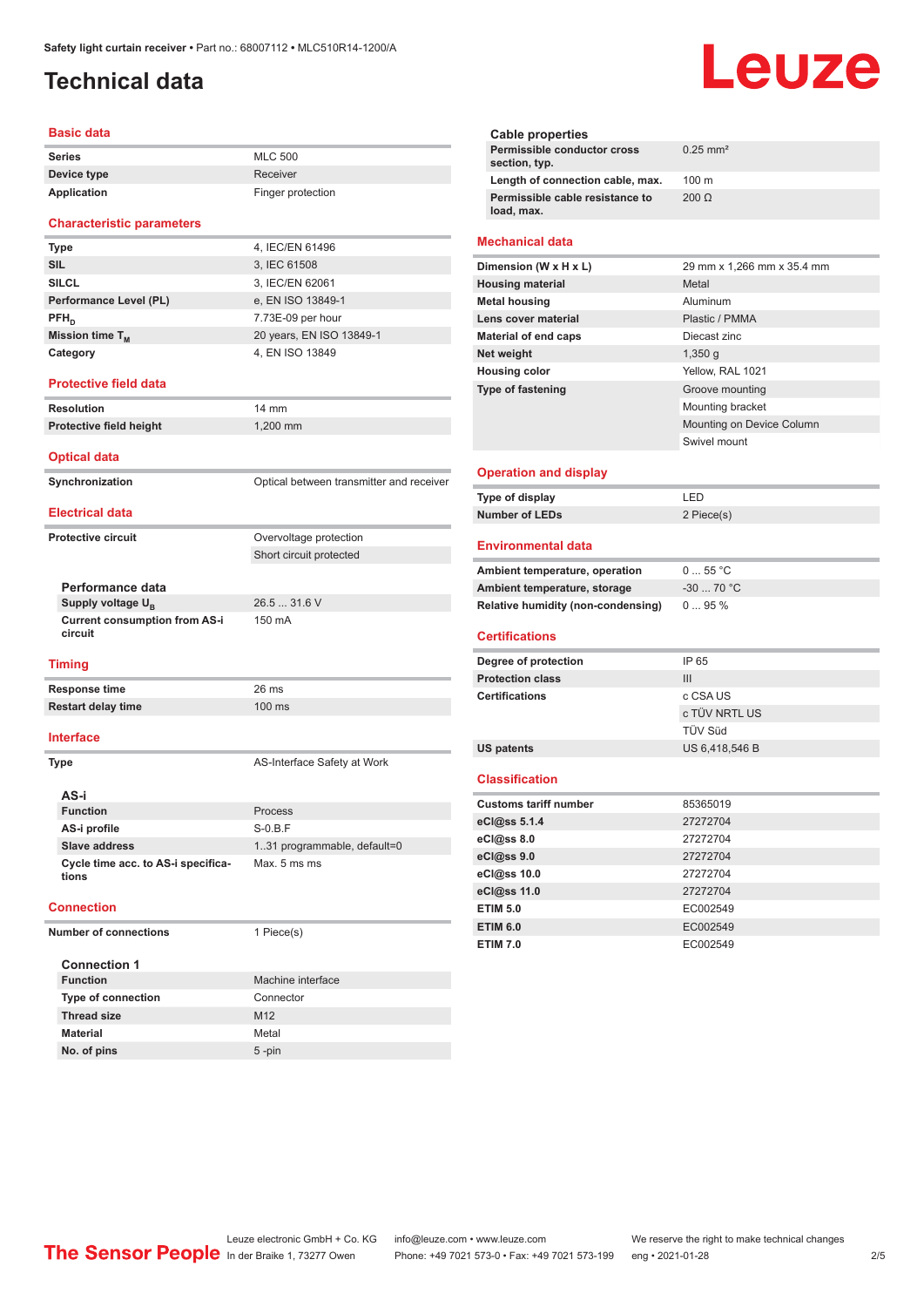## <span id="page-2-0"></span>**Dimensioned drawings**

Leuze

All dimensions in millimeters

### Calculation of the effective protective field height  $H_{PFE} = H_{PFN} + B + C$



 $H<sub>PE</sub>$  Effective protective field height = 1212 mm

 $H_{\text{PFN}}$  Nominal protective field height = 1200 mm<br>A Total height = 1266 mm

Total height =  $1266$  mm

B 6 mm

R Effective protective field height  $H_{PFE}$  goes beyond the dimensions of the optics area to the outer borders of the circles labeled with R.

## **Electrical connection**

#### **Connection 1**

| <b>Function</b>           | Machine interface |
|---------------------------|-------------------|
| <b>Type of connection</b> | Connector         |
| <b>Thread size</b>        | M <sub>12</sub>   |
| <b>Type</b>               | Male              |
| <b>Material</b>           | Metal             |
| No. of pins               | $5$ -pin          |
| Encoding                  | A-coded           |

#### **Pin Pin assignment 1** AS-i+ **2** n.c. **3** AS-i-**4** n.c. **5** n.c.



## **Operation and display**

| <b>LED</b>                                    | <b>Display</b>          | <b>Meaning</b>                                |
|-----------------------------------------------|-------------------------|-----------------------------------------------|
| 1                                             | Off                     | Device switched off                           |
|                                               | Red, continuous light   | Protective field interrupted                  |
|                                               | Red, flashing, 1 Hz     | External error                                |
| Red, flashing, 10 Hz<br>Green, flashing, 1 Hz |                         | Internal error                                |
|                                               |                         | Protective field free, weak signal            |
|                                               | Green, continuous light | Protective field free                         |
| $\overline{2}$                                | Off                     | No voltage                                    |
|                                               | On                      | OSSD off. transmission channel C2             |
|                                               | Green, continuous light | AS-i slave communicating with AS-i master     |
|                                               | Red, continuous light   | AS-i slave not communicating with AS-i master |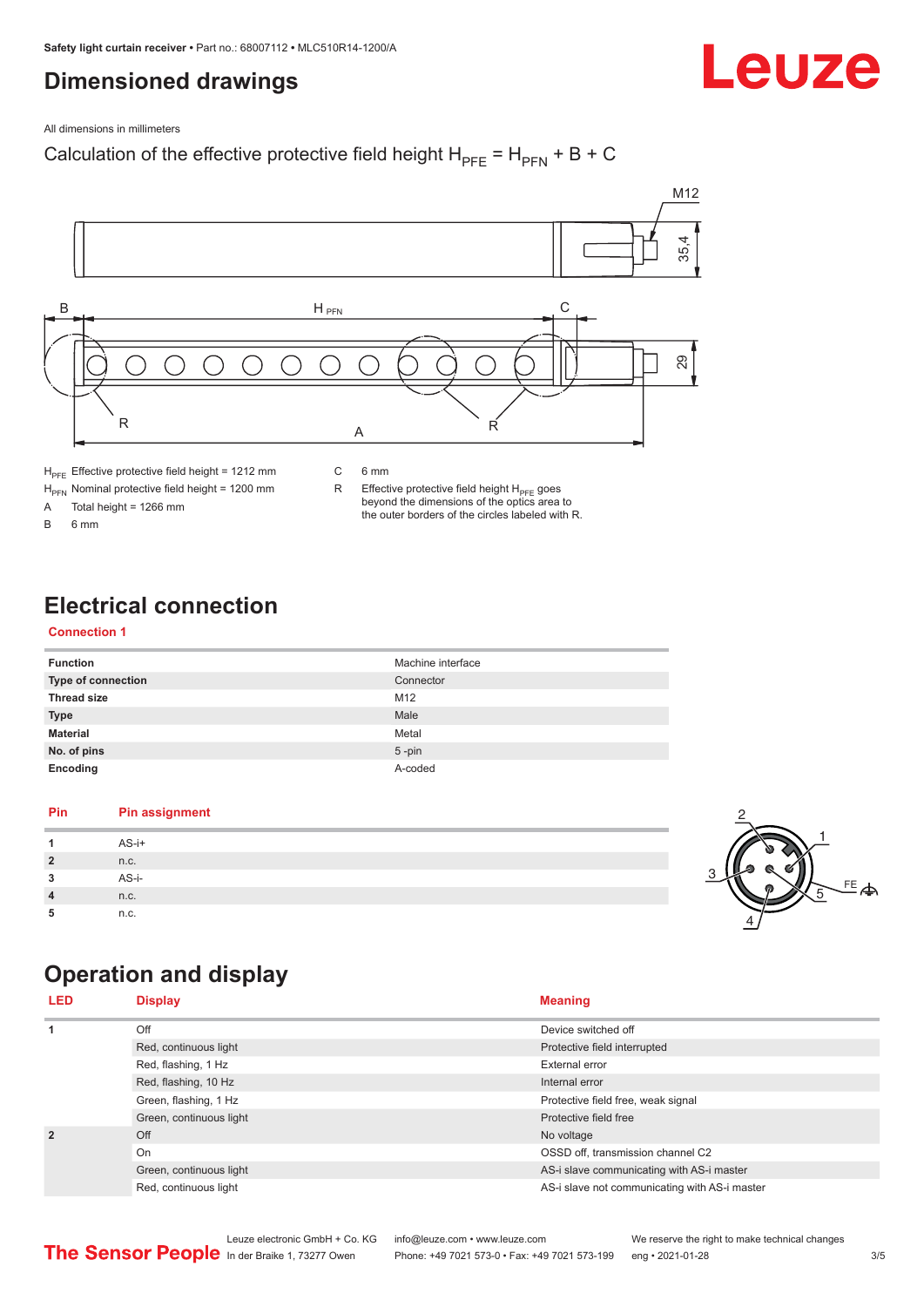## <span id="page-3-0"></span>**Operation and display**

| <b>LED</b>     | <b>Display</b>                  | <b>Meaning</b>                                       |
|----------------|---------------------------------|------------------------------------------------------|
| $\overline{2}$ | Yellow, flashing                | AS-i slave has invalid address 0                     |
|                | Red, flashing                   | AS-i slave device error or AS-i connection defective |
|                | Red/green, flashing alternately | Periphery error                                      |

## **Suitable transmitters**

| Part no. | <b>Designation</b> | <b>Article</b>                      | <b>Description</b>                                                                                                                                                      |
|----------|--------------------|-------------------------------------|-------------------------------------------------------------------------------------------------------------------------------------------------------------------------|
| 68006112 | MLC500T14-1200/A   | Safety light curtain<br>transmitter | Resolution: 14 mm<br>Protective field height: 1,200 mm<br>Operating range: 0  6 m<br>Interface: AS-Interface Safety at Work<br>Connection: Connector, M12, Metal, 5-pin |

## **Part number code**

| Part designation: MLCxyy-za-hhhhei-ooo |                                                                                                                                                                                                                                                                                             |  |  |
|----------------------------------------|---------------------------------------------------------------------------------------------------------------------------------------------------------------------------------------------------------------------------------------------------------------------------------------------|--|--|
| <b>MLC</b>                             | <b>Safety light curtain</b>                                                                                                                                                                                                                                                                 |  |  |
| x                                      | <b>Series</b><br>3: MLC 300<br>5: MLC 500                                                                                                                                                                                                                                                   |  |  |
| уу                                     | <b>Function classes</b><br>00: transmitter<br>01: transmitter (AIDA)<br>02: transmitter with test input<br>10: basic receiver - automatic restart<br>11: basic receiver - automatic restart (AIDA)<br>20: standard receiver - EDM/RES selectable<br>30: extended receiver - blanking/muting |  |  |
| z                                      | Device type<br>T: transmitter<br>R: receiver                                                                                                                                                                                                                                                |  |  |
| a                                      | <b>Resolution</b><br>14:14 mm<br>20:20 mm<br>30:30 mm<br>40:40 mm<br>90: 90 mm                                                                                                                                                                                                              |  |  |
| hhhh                                   | Protective field height<br>150  3000: from 150 mm to 3000 mm                                                                                                                                                                                                                                |  |  |
| e                                      | <b>Host/Guest (optional)</b><br>H: Host<br>MG: Middle Guest<br>G: Guest                                                                                                                                                                                                                     |  |  |
| i.                                     | Interface (optional)<br>/A: AS-i                                                                                                                                                                                                                                                            |  |  |
| 000                                    | Option<br>/V: high Vibration-proof<br>EX2: explosion protection (zones 2 + 22)<br>SPG: Smart Process Gating                                                                                                                                                                                 |  |  |
|                                        | <b>Note</b>                                                                                                                                                                                                                                                                                 |  |  |
|                                        | $\&$ A list with all available device types can be found on the Leuze website at www.leuze.com.                                                                                                                                                                                             |  |  |

Leuze